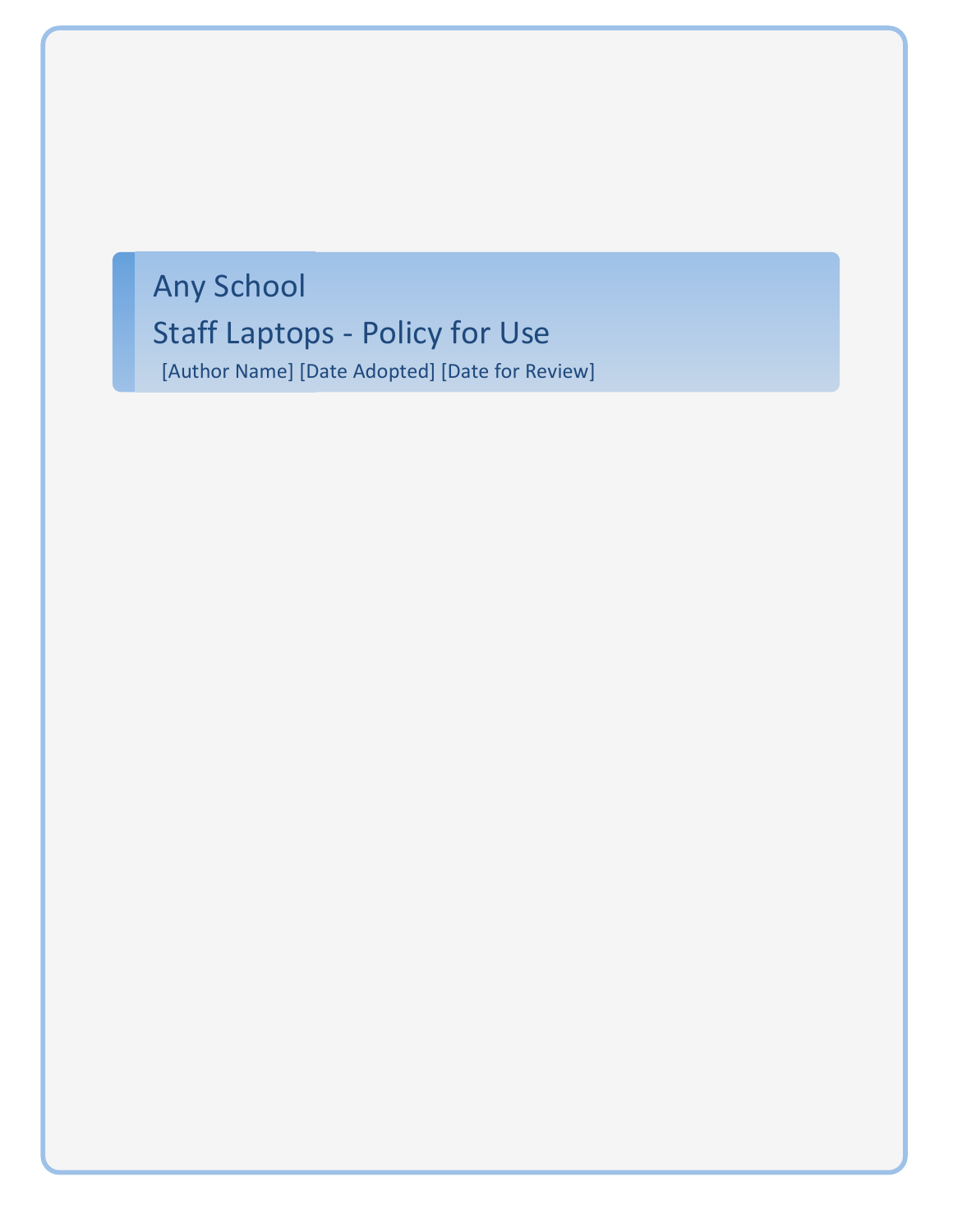## *Policy Statement*

The School is mindful that laptop computers can be readily stolen and that the data stored on the laptop is School Information, which is to be guarded against theft. Laptops are also reasonably fragile and must be treated carefully.

The purpose of this policy is to:

Guard against

- o theft of the laptop
- o theft of the information stored on the laptop
- o damage to the equipment

Promote appropriate use of the laptop computer.

## **1. Scope**

This policy applies to all laptop computers purchased by School. A School laptop is allocated to a particular member of staff for their use as a business tool to assist in the day-to-day performance of their job.

## **2. Security and Storage**

#### **2.1.Laptop identification**

 The laptop must have the School postcode engraved legibly on the case The laptop must be included in the School inventory of computer equipment

#### **2.2.Password Protection**

 To guard against unauthorised usage of the laptop a power-on password must be enabled

 Wherever feasible, a screen saver password should also be enabled to guard against casual unauthorised usage

#### **2.3.Laptops Left in unsupervised Areas**

The user should take appropriate security measures to protect the laptop and all its peripherals. When unattended, the laptop should be stored in a secure locked location.

 Do not leave your laptops in unsupervised areas. Unsupervised areas include unlocked classrooms and staff rooms. Any laptops left in these areas are in danger of being stolen.

 Do not leave a meeting or conference room without your laptop. Take it with you. Do not leave the laptop in unlocked vehicle; even if the vehicle is in your driveway or garage

 Never leave your laptop in plain sight. If you must leave your laptop in a vehicle, the best place is in the boot. If you do not have a boot, cover it up and lock the doors.

 Car parks are likely areas for thefts from vehicles as they provide wide choice and cover for thieves. Again, never leave your laptop in plain sight, cover it or put it in the boot.

 Never check a laptop as luggage at the airport because it may disappear. You must carry your laptop onboard planes as carry on luggage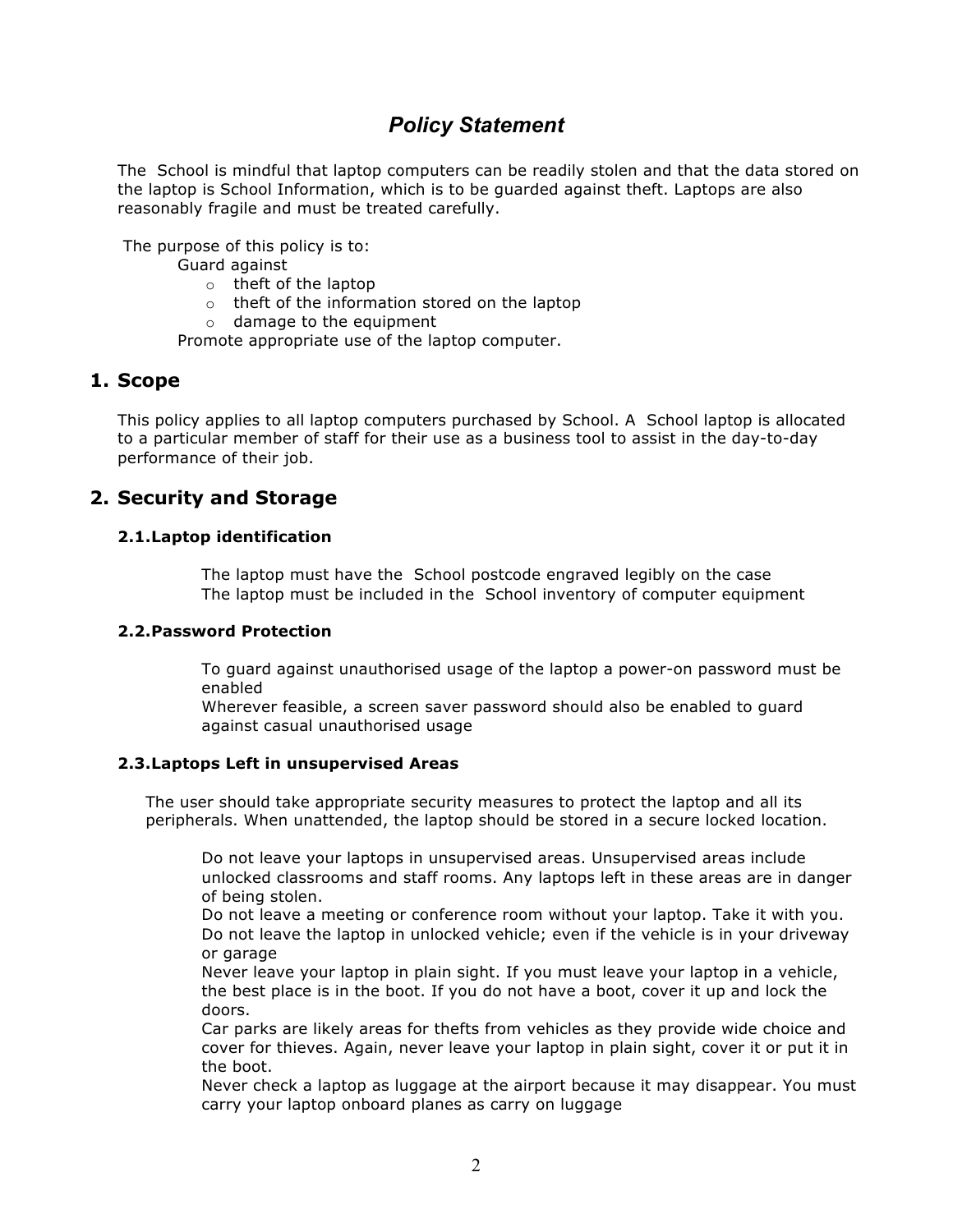## **3. Laptop Care**

A laptop is allocated to a particular member of staff for his / or her use and is entrusted to their care. The member of staff should therefore take all reasonable care to secure the laptop and to guard against damage.

#### **3.1.Carrying Laptops**

 Laptops should always be within the protective bag supplied with the laptop when carried

 The carrying case can hold objects (such as folders and books), but these must be kept to a minimum to avoid placing too much pressure and weight on the laptop screen.

Laptops should be turned off properly before placing it in the carry case

#### **3.2.Screen Care**

 The laptop screen can be damaged if subject to rough treatment. The screen is particularly sensitive to damage from excessive pressure on the screen.

- o Do not lean on the top of the laptop when it is closed
- $\circ$  Do not place anything in the carrying case that will press against the cover
- o Do not place anything on the keyboard because forgetting objects on the keyboard and closing the lid may cause damage to the screen
- o Clean the screen with soft, dry cloth or anti-static cloth

#### **3.3.Extreme Temperature, Magnetic Fields and X-ray**

 Do be aware of the damage extreme temperature, magnetic fields and x-ray can cause to computers

- o Do not subject your laptop to extreme heat or cold
- o Do not expose the laptop to any magnetic fields
- $\circ$  Do not allow you laptop to be run through an airport x-ray baggage scanner

## **4. Software on Laptops**

#### **4.1.Originally Installed Software**

 The software originally installed by the School computer support staff should remain on the laptop and be maintained in usable condition.

 The laptop is supplied with Microsoft Windows with additional software. Licensed software provided with all laptops includes: Microsoft Internet Explorer Microsoft Windows Anti Virus Software Microsoft Office

#### **4.2.Additional Software**

 It is the responsibility of individual members of staff to be aware of additional software programs and files loaded onto their laptops. Members of staff are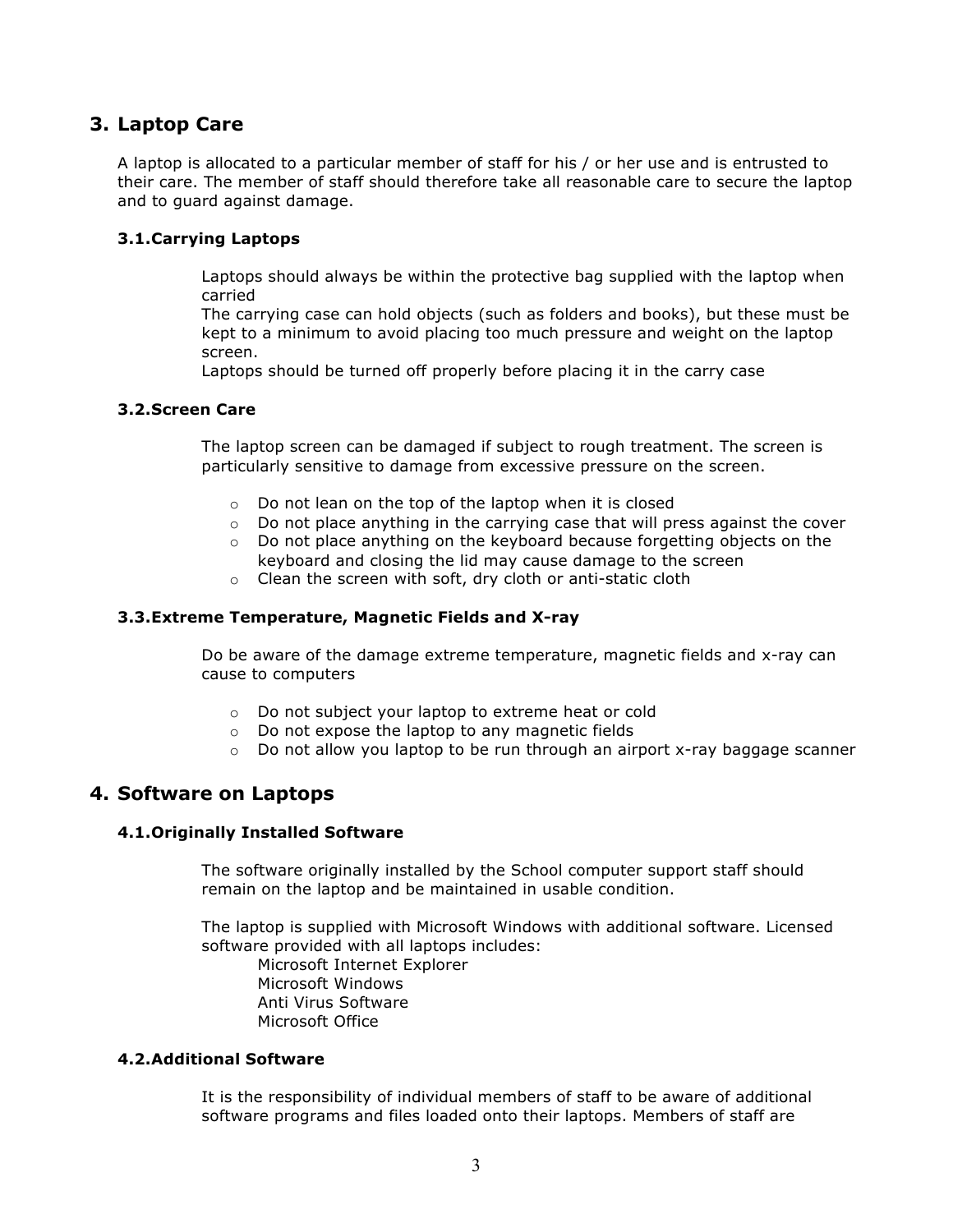responsible for ensuring that only software that is licensed to their laptop is loaded onto their computers.

 Upgrade versions of licensed software will be available from time to time. Members of staff will be able to upgrade their software from the School computer network and / or from the original discs held by the computer support team.

## **5. Acceptable Use**

### **5.1.Legal Property**

 All laptop issued to members of staff on a short or long-term loan remains the property of xxxxxx School and are therefore to be treated just as you would the PC on your desk.

 Upon termination of employment at the School, the laptop should be returned to the Computer System's Manager for the appropriate entry to be made in the School inventory.

 Due to copyright laws, personal software should not be loaded onto the laptops. All members of staff should comply with all trademark and copyright laws and all license agreement

#### **5.2.Privacy and Safety**

 Remember that information stored on your laptop is not guaranteed to be private or confidential

#### **5.3.Email Use**

 Members of staff responsibility are outlined in the School guidelines for the acceptable use of email. Please note that the School guidelines for the acceptable use of email apply whenever the laptop is used.

#### **5.4.Internet Use**

 Members of staff responsibility are outlined in the School Internet Usage Policy. Please note that the School Internet Usage Policies apply whenever the laptop is used.

## **6. Backing Up Work**

 Members of staff are advised to backup their work regularly using encrypted removable media or the School network file storage. It is the members of staff's responsibility to ensure that their work is not lost due to mechanical failure or accidental deletion.

## **7. Virus Protection**

 The laptop has approved virus protection software loaded. The software will scan the hard disc and floppy disc drives for known viruses on boot up. Members of staff should update their virus definition regularly to be sure the protection is adequate to recognise and fight the most current viruses.

## **8. Warranty**